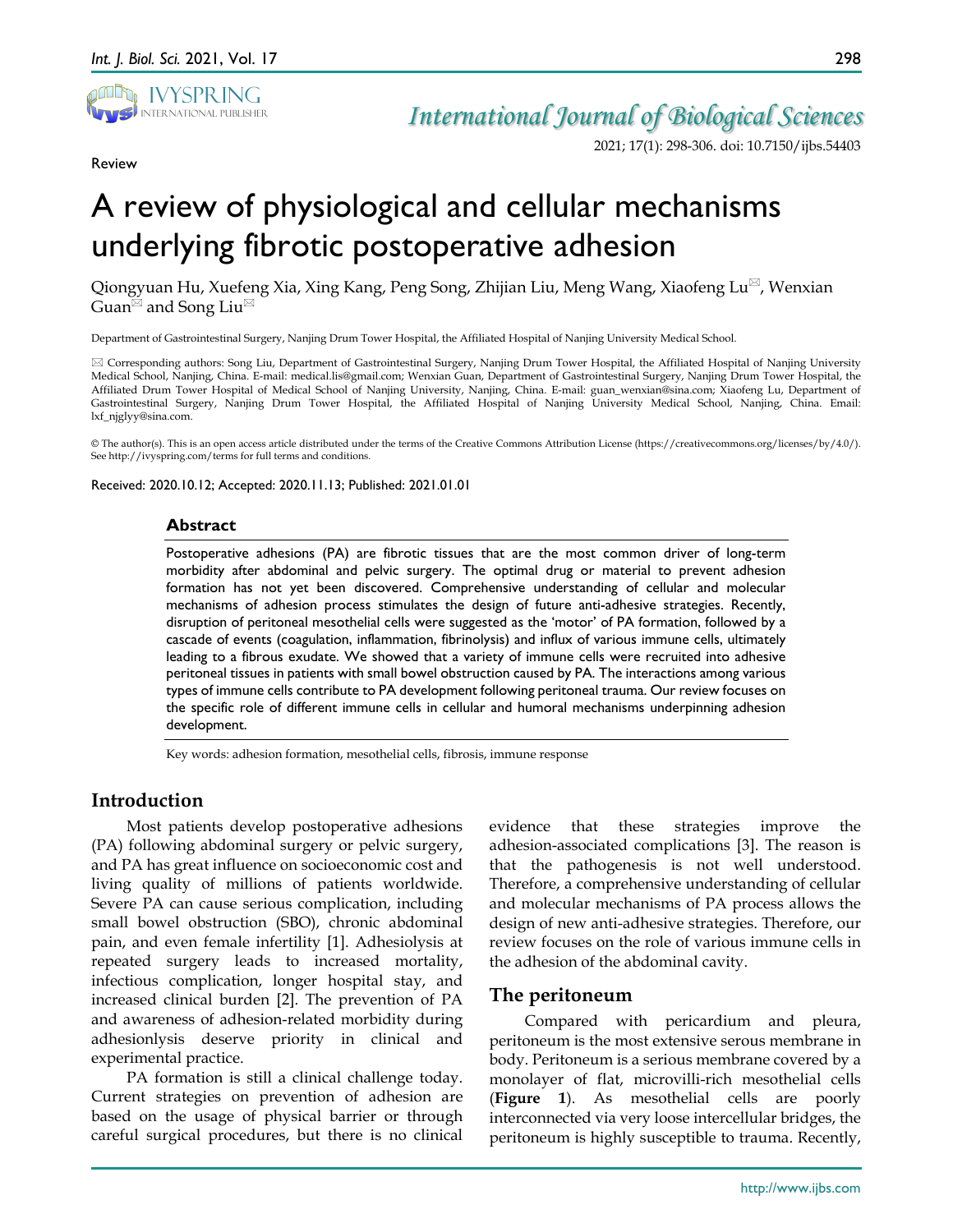normal peritoneum was dissociated for single-cell transcriptomes, and they firstly categorized peritoneal cell types of normal peritoneum and assigned peritoneal cells to seven distinct cell types, including mesothelial cell (61.5%), fibroblast (16.8%), endothelial cell (10.4%), myofibroblast (6.1%), mononuclear phagocyte (3.8%), B lymphocyte (0.9%), T lymphocyte (0.5%) [4].



It is reported that the frictionless surface of the mesothelium, the epithelial monolayer, lines the peritoneal cavity and visceral organs, exert a protective role against PA [5]. Therefore, adhesion formation requires damage of mesothelium integrity, and exposure of basement membrane is crucial for the fibrin attachments between denuded surfaces. Recent study demonstrated that genes associated with extracellular matrix (ECM) formation were downregulated within 24 hours after peritoneal injury, and they suggested that down regulation of ECM proteins and collagen at early stage of adhesion formation enables the mesothelium to move into the peritoneal cavity [6].

# **Physiological mechanism of PAF**

# **Apoptosis and proliferation**

The process of apoptosis and proliferation has been indicated to play a vital role in PA development (**Figure 2**). Tissue hypoxia could disrupt the balance of cellular differentiation, proliferation, and death, which could lead to impaired repair process in peritoneal wound. Interestingly, hypoxia was demonstrated to induce apoptosis in normal peritoneal fibroblasts, but decrease apoptosis index in adhesion fibroblasts [7]. In particular, when adhesion fibroblast was exposure to hypoxia, it had markedly higher proliferation. Mitochondrial signaling

pathways are involved in the induction of apoptosis during tissue hypoxia, and some specific genes, including p53, Bcl-2 family, and caspases, were suggested to stimulate the apoptotic signals [7]. Recent study used a model of early adhesion formation to show the induction of genes responsible for proliferation and inhibition of genes for apoptosis in the peritoneal mesothelium after trauma [6].

#### **Oxidative stress**

Tissue hypoxia could contribute to the increased oxidative stress, with enhanced generation of nitrogen and oxygen free radicals, which leads to DNA damage and increased production of oxidized protein [8]. During the first 5 minutes after hypoxia, free radicals was significantly produced via an increased formation of reactive oxygen species (ROS) [9]. Free radicals should be controlled to prevent tissue injury and are regulated through the antioxidant enzymes. The imbalance between the production of free radicals and the defense mechanisms of antioxidant enzymes leads to the oxidative stress, which was suggested as a predisposition to the adhesion phenotype (**Figure 2**) [8]. These free radicals were demonstrated to promote the expression of many factors, including transforming growth factor *β*, IL-6, type I collagen, and vascular endothelial grow faction [10]. Additionally, tissue hypoxia acutely induces the production of superoxide. Fibroblasts exposed to the superoxide could produce pro-fibrogenic factors, such as TGF-β and collagen type I [11]. From previous studies, oxidative stress damage was also implicated in the activation of matrix metalloproteinases (MMPs). MMPs are proteolytic enzymes that are responsible for the remodeling of ECM. Human peritoneal cells (mesothelial cells, fibroblasts) are suggested to synthesize MMPs in order to degrade excessive ECM, and the serum level of MMPs is a potential biomarker of surgical adhesion [12]. ROS could induce the activation of transcription factors which can activate MMPs activity. A clinical finding suggested a positive correlation with the relative levels of MMPs and the degree of oxidative stress [13]. Using an *in vivo* mouse model of PA, the production of ROS was accompanied by an increased activity of MMPs. Many antioxidants that scavenge free radicals are suggested to prevent the development of PA phenotype, including N-acetyl-cysteine [14], lycopene [15], and emodin [16]. Detailed biological mechanisms may help to enlighten our understanding of the relationship between oxidative stress and adhesion process. Furthermore, ensuing meticulous hemostasis and avoiding air drying of exposed tissues could diminish the adhesion development [17].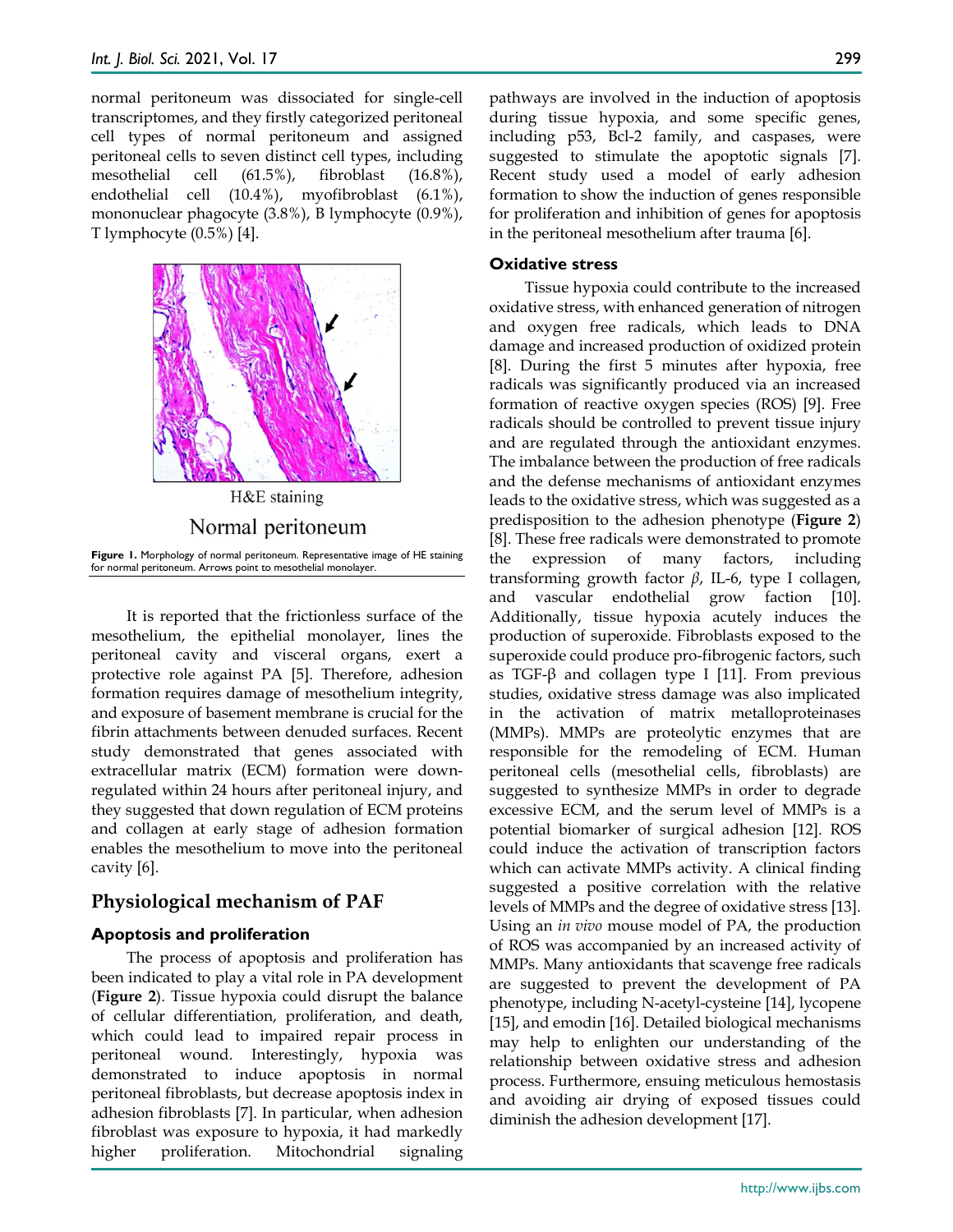

Figure 2. Brief schematic illustration of the pathogenesis of adhesion formation. Interaction of inflammation, oxidative stress, fibrinolysis, coagulation, and cell apoptosis and proliferation in adhesion development.

#### **Inflammatory responses**

The severity of acute inflammation is associated with enhanced adhesion formation (**Figure 2**). Tsai et al. [6] recently performed RNA sequencing in isolated surface mesothelium using an *in vivo* mouse model of adhesion. They showed that expressions of genes set associated with inflammation response encoding cytokines, chemotactic factors, and nuclear factor κB signaling components, are early regulated following the induction of adhesion. Interestingly, genes involved in the ECM deposition were down-regulated within 24 hours after injury, including TGF signaling, fibronectin, and collagens [3]. An increased production of inflammatory mediators in the early stage plays an important role in regulating ECM formation during PA [18]. Increased tumor necrosis factor-alpha (TNF-α) concentration is involved in the repair progress during surgical adhesion. The mRNA expression of TNF-α is increased by 58% in adhesion fibroblasts as compared to normal fibroblasts [19]. Like TNF-α, interleukin-6 (IL-6) is pro-inflammatory cytokine, leading to systemic inflammatory reaction. Both TNF-α and IL-6 were suggested to regulate the formation of coagulation cascade and fibrin formation [19]. Uyama el al. [18] recently suggested that treatment with IL-6 receptor antibody alleviated

surgical adhesion formation. Other inflammatory mediators, such as IL-17 and IFN-γ, also served as potential therapeutic target molecules for prevention of surgical adhesion [20-22]. Collectively, the extent of injury determines the degree of the inflammatory response; the degree of inflammatory reaction in turn determines the severity of adhesion formation.

# **Coagulation and Fibrinolysis**

Extensive tissue injury, hypoxia, and the inadequate fibrinolytic activity of the peritoneum contribute to an imbalance between pro-coagulatory and fibrinolytic reaction, inducing the formation of fibrin clots (**Figure 2**). Once hypoxia damages the peritoneum, the coagulation cascade is altered and, eventually induced the formation of fibrinous matrix and fibrin bands. Thrombin is the final enzyme of coagulation cascade and transfers fibrin into fibrin monomers. In normal condition, the fibrin bands could be degraded into smaller molecules (FDPs) by fibrinolysis that is regulated by enzyme plasmin. Plasmin is originated from urokinase-like plasminogen activator and tissue-type plasminogen activator (tPA). Meanwhile, to keep the balance, tPA could be regulated by plasminogen activator inhibitor-1 (PAI-1) [23]. When the severe peritoneal injury is caused by abdominal surgery, the imbalance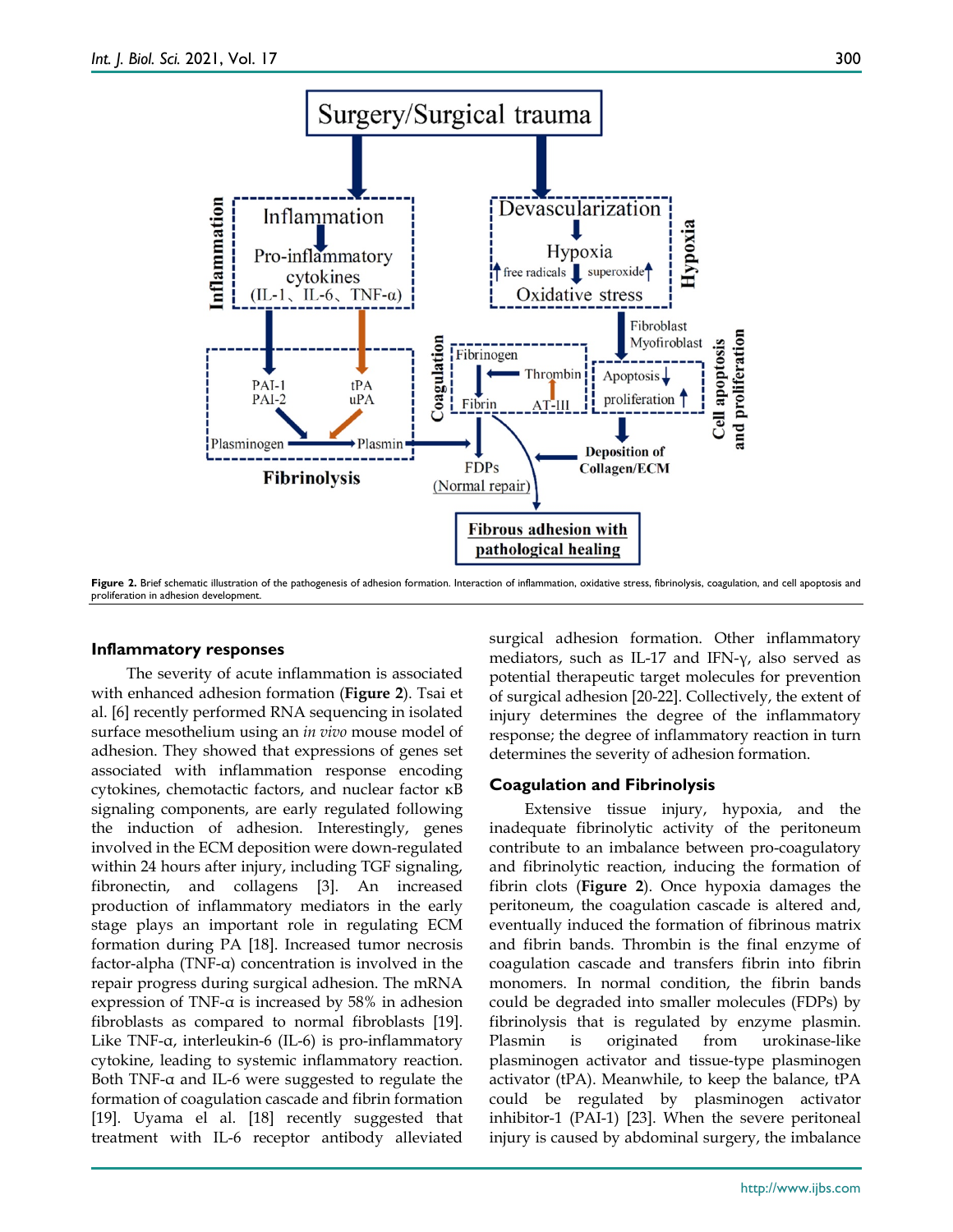between tPA and PAI-1 could lead to increased fibrin exudate and persistent fibrinous mass [23]. Another vital player, antithrombin III poses anticoagulation effect by decreasing thrombin activity [5]. Thus the likelihood that fibrinous collections at surgical sites would undergo fibrinolysis is markedly reduced, and subsequently fibroblasts migrate into the persistent fibrinous connective mass, leading to production of ECM and can induce the adhesion formation [24]. Increased inflammatory response (IL-1, IL-6, and TNF-α) could down-regulate tPA activity, thereby decreasing the tPA/PAI ratio and fibrinolytic activity, and leading to the adhesion formation [25].

#### **Cellular mechanisms of PA**

The human adhesive tissues were markedly thickened, and filled with various cells by H&E staining, and Masson staining showed increased collagen deposition in the adhesive peritoneum (**Figure 3**). In addition to mesothelial and endothelial cells, and fibroblasts, a variety of inflammatory cells corresponding to neutrophils, macrophages, lymphocytes, mast cells were also present. The interactions among various types of immune cells could contribute to PA following peritoneal trauma, and these various cell types play different roles at different stages (**Figure 4**). Therefore, it is important to understand the role of every cell type in adhesion phenotype.



target in reduction of PA formation.

peritoneal injury, MCs can transdifferentiate into a subset of myofibroblasts via mesothelial-to-



staining (right) of representative human adhesion tissue.

#### **Mesothelial cells (MCs)**

Mesothelial cells play a vital role in tissue repair and inflammatory process through secretion of inflammatory cytokines, grow factors, and ECM factors. Recently, Fischer et al. [26] suggested that profuse membrane bridges between mesothelial surfaces initiate adhesions, implicating that pathological changes of MCs acts as the main component of early adhesion cascade.

Previous studies suggested that in response to



Acute inflammatory response requires fast migration of inflammatory cells to the injured site through production of chemokines and interaction with integrins or cell adhesive molecules [19]. Different adhesion molecules secreted by MCs may recruit the specific type of cells on the surface of MCs. Wang et al. [35] showed that the recruitment of Th1 cell on human MCs monolayers was regulated by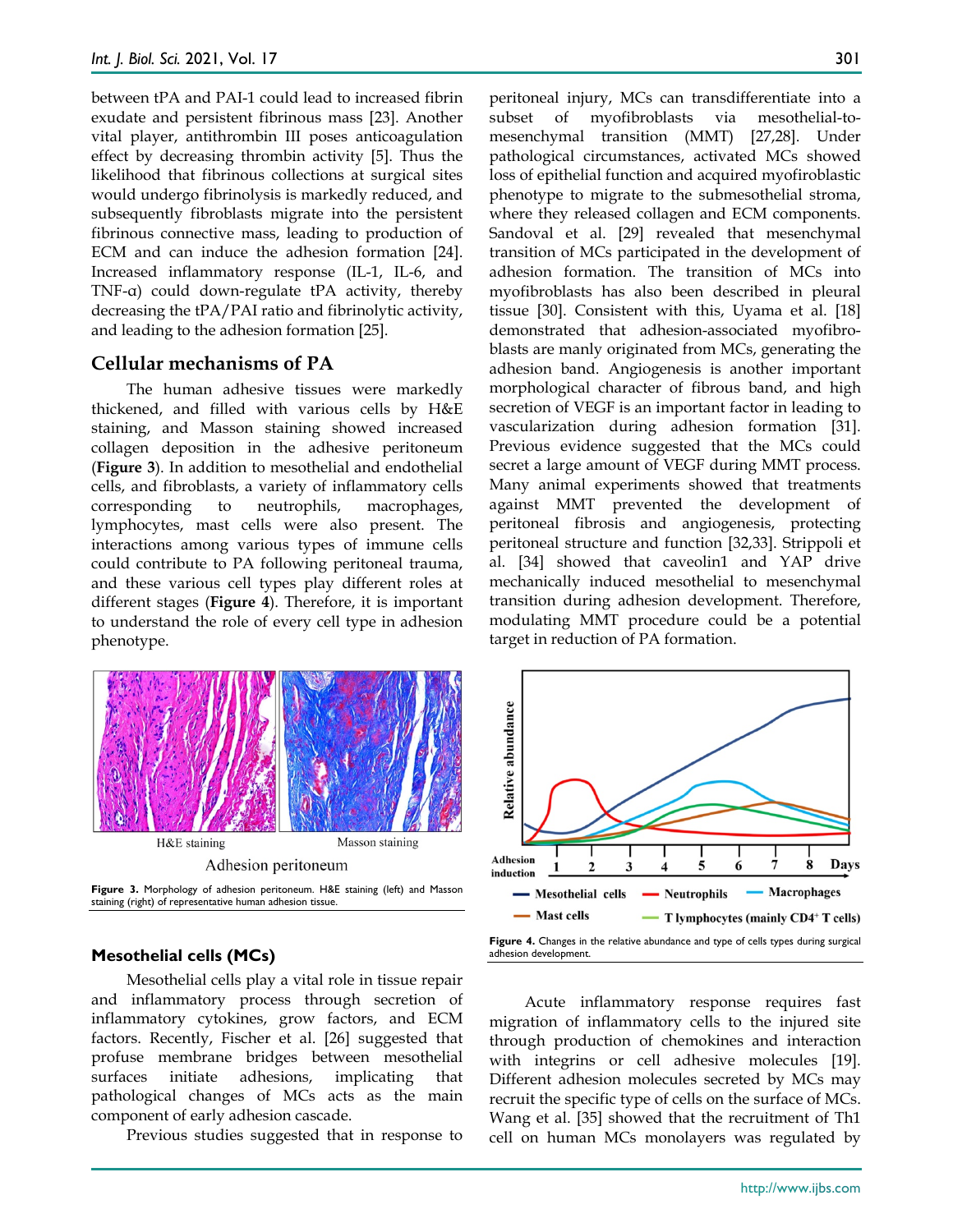α6β1 integrin while that of Th2 cell was regulated by anti-α4 integrin. Additionally, production of arginase by MCs could regulate the activity of CD4+ T lymphocytes *in vitro* [36]. MCs also express MHC II molecules and can therefore modulate the antigen presentation [37]. MCs also participate in the inflammatory and tissue repair process through secretion of a wide range of cytokines, growth factors, and ECM molecules [10]. 0.1%-0.5% of MCs undergoes mitosis at normal condition; however, increased rate (30%-60%) in mitosis was showed in injured peritoneum, indicating increased production of cytokines and growth factor by MCs [38]. Activated MCs could form MCs cell islands through rapid proliferation. They continue proliferating until the MC islands connect with each other to complete the mesothelial repair, which usually takes 5-7 days [39,40].

Much is known about the later stage of PA formation involving fibrinolysis and fibrin deposition, but the molecular and mechanical details of initial stages are largely unknown. Tsai et al. [6] recently demonstrated that activated MCs serve as a motor role during PA using multiple lineage-tracing approaches, and preventive therapeutic method targeting MCs led to reduction of adhesion formation in a mouse model. Unexpectedly, TGF-β was down-regulated in the MCs, indicating the later role of TGF-β in adhesion or released by other types of cells. They suggested that the decreased of collagens and ECM proteins promoted the mesothelium to detach from the base membrane and reach into peritoneal space. Mechanically, MSLN+ MCs is the important subpopulation of MCs involved in the development of adhesion. Foster et al. [41] recently found that JUN expression was strongly induced and correlated with prominent MSLN expression, and inhibition of JUN significantly minimizes adhesion formation.

#### **Neutrophils**

Inflammation plays an important role in PA formation, and initiation of an increased inflammatory response requires recruitment of inflammatory cells into the surface of MCs. Vural et al. [42] suggested that neutrophils were fast recruited into the injured site from the circulation. The first cells that migrated into the injured area were polymorphonuclear leucocytes, which can persist for 2 days [38]. Using *in vivo* experimental adhesion model, Ly6G<sup>+</sup> neutrophils were recruited into the injured serosa, peaking in numbers following cecal cauterization [18]. However, macrophages, T cells, and B cells were not showed to accumulate in the injured site. Recently, Uyama et al. [18] demonstrated that neutrophilablated mice by administration of anti-Ly6G monoclonal antibody showed reduced adhesion phenotype following adhesion induction, hereby confirming the crucial role of neutrophils in the development of adhesion phenotype.

Selective reduction of numbers in neutrophils could possibly lead to systemic effect on the number of circulating neutrophil, contributing to an immune compromised patient during peri-operative period [43]. Therefore, it is important to understand the potential mechanisms by which the accumulated neutrophils induce adhesion phenotype. Accumulated neutrophils were suggested to enhance production of ROS (mainly superoxide radicals), and prevention of ROS generation by the neutrophils at the injured site helped to avert adhesion formation [44]. A recent study observed that TGF-β+Ly6G**<sup>+</sup>** neutrophils were showed in the injured serosa and adjunct submucosa at the early stage of adhesion induction, indicating that recruited neutrophils at the injured site could produce TGF-β [18]. TGF-β is a well-established master inducer of fibrosis and adhesion formation [45]. Therefore, neutrophils are very important in contributing to the transition from pro-inflammatory response to pro-fibrotic condition. Additionally, a process named 'NETosis' (a process that neutrophils can exclude neutrophil extracellular traps) for neutrophils has been recently found to contribute to the adhesion formation. Tsai et al. [46] analyzed the sections of adhesive tissues by microscopy, and demonstrated that neutrophils in adhesion sites differed in morphology (more elongated) from traditional neutrophils (small, circular cells), indicating that neutrophils were not only simply migrating from circulation into the injured sites, but also possibly experiencing some changes. They further observed that circulating neutrophils could undergo NETosis after recruitment by mesothelium. However, disruption of NETosis with DNase is not sufficient to prevent adhesion formation.

#### **Macrophages**

Previous evidence suggests that peritoneal macrophages are crucial in the reconstitution of peritoneum after trauma. Macrophages are the most prevalent cell type within the injured peritoneum; previous data showed that macrophages were present on the day 1 after adhesion induction [47]. On the day 5 or 6, most of the injured site was covered by newly mesothelial cells, and the amount of macrophages significantly decreased [48]. Macrophages could produce plasminogen activator inhibitors and tissue plasminogen activators that modulate fibrinolysis and inflammatory response [49]. A recent study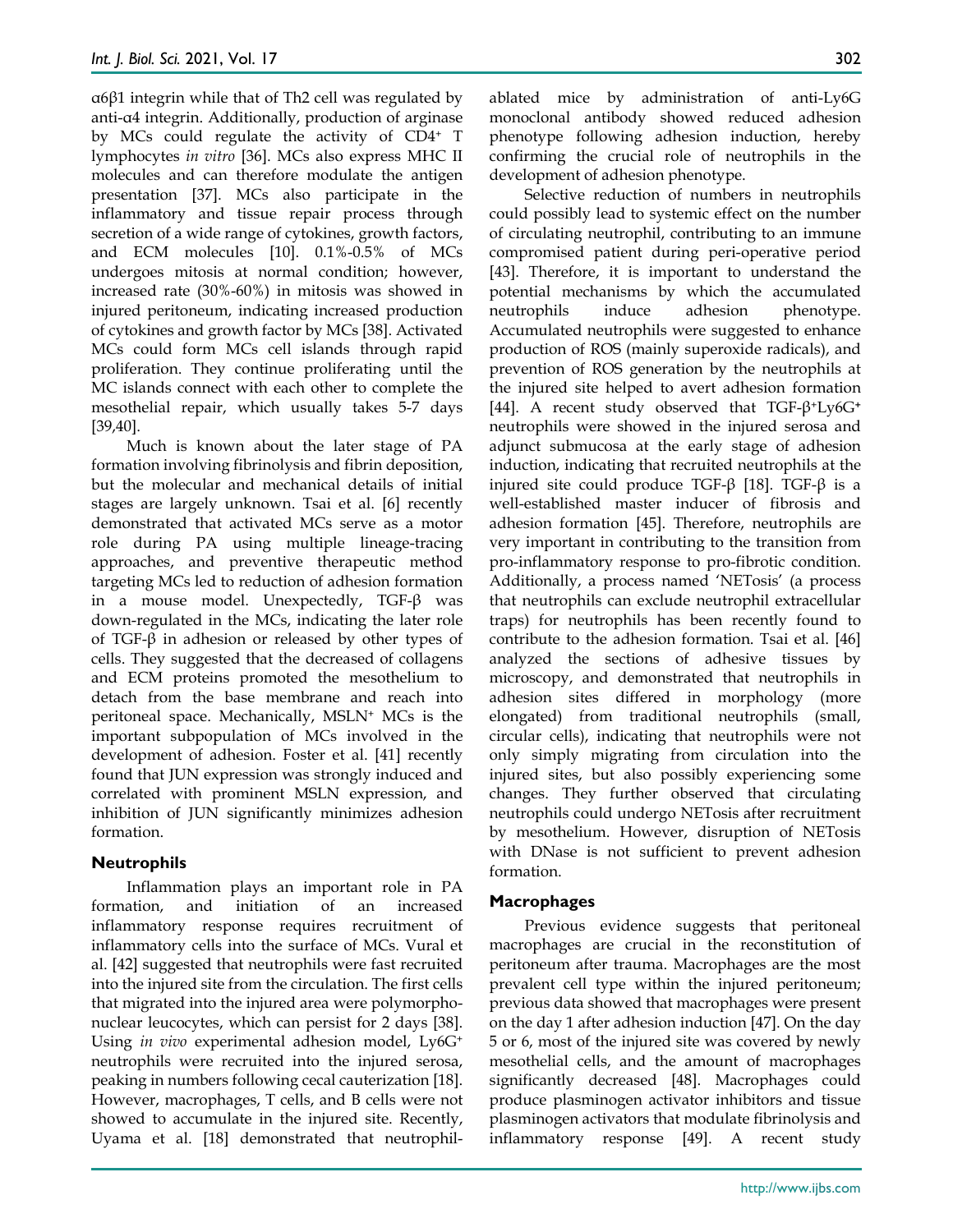demonstrated that although activated MCs induced the recruitment of monocytes through monocyte chemoattractant protein (MCP), the number of accumulated macrophages was markedly decreased throughout the adhesive time course [46]. They showed that neutrophils and macrophages play opposite role in the development of adhesion formation. Macrophages play a protective role in the pathogenesis of adhesion though executing programmed cell removal, phagocytosing apoptotic neutrophils. Additionally, recruitment of monocytes with MCP and thioglycolate significantly contributed to a moderate induction of adhesion burden. Rajab et al. [50] also suggested that enhanced peritoneal macrophages by protease peptone increased the activity of plasminogen and inhibited the development of adhesion formation. Additionally, macrophage depletion and an irritation/injury of the peritoneum resulted in peritoneal adhesion formation in a mouse model [49]. A previous study suggested that prior depletion of macrophages could induce a significant neutrophil influx into the tissue in response to lipopolysaccharide [51].

The above findings suggest an important role of macrophages in adhesion phenotype, but their differentiation is still unknown. Macrophage function depends mainly on differentiation status, and its differentiation could affect wound healing in several organs [52]. M1 macrophages play an important part in the degradation of the ECM during inflammatory response [53]. However, M2a subtype participates in wound healing and tissue remodeling by producing ECM [54,55]. Another subpopulation, the M2b macrophages are demonstrated to play an important role in modulating immune and inflammatory response and thereby decreasing tissue injury [56]. The third subpopulation of M2, the M2c macrophages participate in the immune suppression and degradation of ECM. Hong et al. [57] suggested that macrophage polarization has tremendous effect during adhesion. They showed that there was an inverse correlation between M2 marker expression and adhesion formation. Mechanically, macrophagespecific peroxisome proliferator-activated receptor γ reduces surgical adhesion formation by modulating arginase activity and macrophage polarization. Base on the previous findings, the role of macrophage differentiation on fibrosis and adhesion formation is still controversial. Therefore, understanding of the functions and mechanisms of the various macrophage subpopulations can help to open up a new strategy for the prevention of surgical adhesion formation.

#### **Mast cells**

Mast cells in peritoneal cavity are tissue-type

mast cells. Those present in peritoneal fluid can be derived from the intestinal wall. Mast cells are the important effector cells of inflammation and play a vital role in tissue reparative reactions and immune response [58]. They react to a variety of stimuli and are degranulated when an inflammatory process occurs. Moreover, mast cells have been suggested to contribute to the healing process and tissue remodeling [59]. Previous studies suggested that the number of mast cells were increased in the late stage of healing process. Adam et al. investigated that mast cells expanded during adhesion induction, and their percentage showed the highest after 168 hours after laparotomy [48], which indicated that mast cells influenced the adhesion phenotype and possibly contributed to adhesion remodeling. Furthermore, reduction of mast cells has been suggested to prevent adhesion formation [58]. Mast cells are shown to be responsible for the release of VEGF following adhesion induction [60]. Additionally, mast cells could participate in fibrosis by production of histamine, tryptase, TGF-beta, collagen or TNF-alpha [48,61,62].

### **T lymphocytes**

T lymphocytes are suggested to regulate inflammatory and chemotactic response, which participate in fibrinogenic tissue disorders [63,64]. Infiltration of T-lymphocytes (CD45) were found in the specimens of patients that suffered PA [65]. Chung et al. [66] firstly showed T cells and T cell-derived factors played an important role in the pathological process of adhesion formation. Mechanically, this adhesive process was primarily regulated by T helper type 1 (Th1) cells and was associated with the production of IL-17 and CXC chemokines macrophage inflammatory protein and neutrophil chemoattractant released by T cells. Their further study investigated that programmed death-1 inhibitory pathway was responsible for the CD4+ infiltration during adhesion formation and cytokine production [67]. Because Th1 cells were central to adhesion phenotype, Tzianabos et al. [68] identified the key regulators of Th1 cells activation and differentiation. Tim-3, the surface marker of Th1 cells, is crucial to recruit Th1 cells, by IL-16, with subsequent elaboration of IFN-γ. Additionally, the transcription factor T-bet is the vital regulator of Th1 cell differentiation. Tzianabos et al. [68] also demonstrated that T-bet-deficient mice were resistant to develop severe adhesion following cecal cauterization. From the above findings, Th1 cells and their released cytokines play an important role in the pathogenesis of PA formation.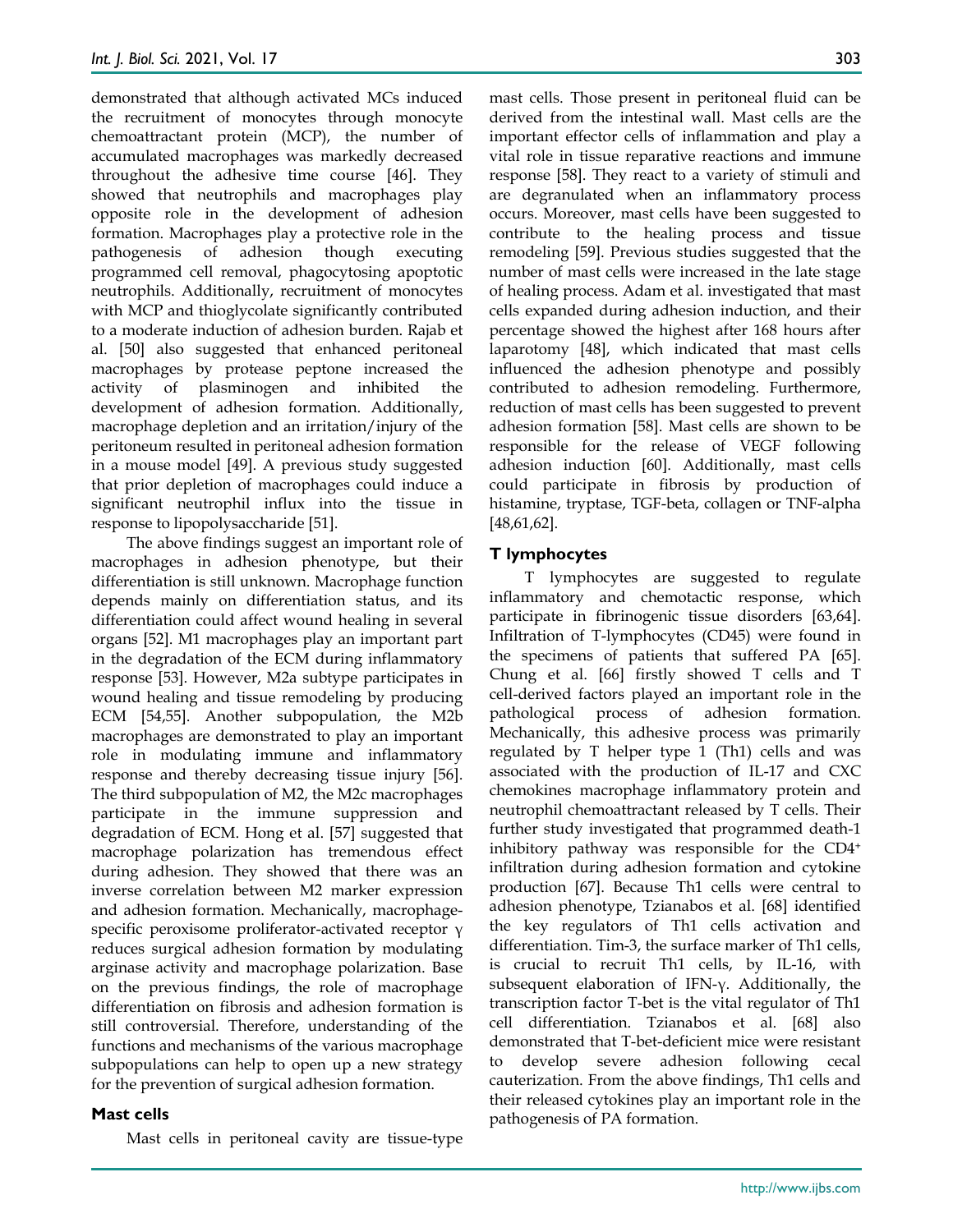CD4+ T cells consist of conventional NK1.1–CD4+ T cells and natural killer T (NKT) cells expressing αβ T cell receptor [69]. NKT cells were recruited in the injured site to induce inflammatory cascade and subsequent tissue injury [64]. Kosaka et al. [22] investigated that NKT cells, rather than Th1 cells, were shown to be essential for intestinal adhesion formation. They demonstrated that NKT cell-deficient mice developed adhesion poorly, whereas reconstitution with NKT cells in wild-type mice induced severe adhesion phenotype. They also suggested that INF- $\gamma$  derived from NKT cells was indispensable for adhesion phenotype, providing a new therapeutic target molecule. Their further results suggested INF-γ caused adhesion formation through the reciprocal balance between plasminogen activator inhibitor and tissue plasminogen activator [21], the key mediators in fibrinolytic activity [70]. It is believed that CD4+ T cells are really important to promote and maintain surgical adhesion, but which subpopulation that works needs to be clarified.

As described above, those cell types are all contributors to the development of adhesion formation, but other cell types, such as eosinophils [48], and B-lymphocytes [71] may also contribute to adhesion. These immune cells may interface and/or signal with the mesothelium before the irrevocable outward expansion of the mesothelial cell progeny deposits in adhesive fibrosis. Further studies will need to specifically label these cells chemically and genetically, and then traced these cells following the induction of adhesion to clarify their precise function and contributions to adhesion phenotype.

# **Adhesion Prevention and PA models**

Massive efforts, including mechanical barrier or administration of pharmacological agents, have been applied to prevent adhesion formation. They provide a physical barrier between injured tissues preventing their apposition; or they inhibit either the inflammatory cascade or the fibrin-forming process during surgical trauma. Several factors have been the major deterrents in the application of mechanical barriers into clinical practice, including difficulties in preparation and application, the need for absolute hemostasis, insufficient pliability, intricate product fixation techniques, and incompatibility with laparoscopic surgical procedure [72]. Even if several barrier materials have been clinically used, PA is still responsible for relevant complications following abdominal surgery. Therefore, it is important to clearly understand the potential biological function that how these mechanical barriers interfere with intra-abdominal wound healing. Additionally, most pharmacological agents on PA prevention were

performed using animal models. So far, there has been no available therapeutic drug in clinical practice. The future of adhesion prevention strategy possibly has the most promise in a device that combines a barrier with targeted biological efficacy.

A reliable PA model is important to investigate biological mechanisms and anti-PA strategies. There are two classic PA models: cecum-sidewall model (CSM) and ischemic buttons model (IBM). The CSM is to rub the cecum and the adjacent abdominal wall with a scalpel, brush, or dry gauze to punctate bleeding, followed by closure [40,73]. CSM is sufficient to induce damage, but the size of wound and the degree of friction are difficult to control, contributing to the instability of PA. For IBM, ischemic buttons are placed on the peritoneal wall by clamping a small (~5 mm diameter) piece of peritoneum with a hemostat and ligating the base with a 4-0 silk suture [6,73]. The resulting ischemia will cause inflammation, leading to adhesions. However, Wolfgang et al. suggested that adhesion are easily prevented by barrier for CSM, which causes a risk of overstating their anti-PA ability [73].

# **Conclusion**

Complications of PA formation are frequent, have a large negative effect on patients' health, and increase workload in clinical practice [74]. Recent therapeutic strategies focus on the usage of physical barrier during PA formation in clinic, but the optimal material to reduce adhesion has not yet been discovered. Therefore, more effective prevention techniques are most likely to evolve from a deep understanding of the molecular and cellular mechanisms underlying PA formation. Our review provides a throughout understanding of every type of immune cells in the development of surgical adhesion.

# **Acknowledgements**

# **Fundings**

National Natural Science Foundation of China (81602103, S.L.); Distinguished Young Scholar Project of Medical Science and Technology Development Foundation of Nanjing Department of Health (JQX17005, S.L.). Natural Science Foundation of Jiangsu Province (BK20200052).

# **Authors' Contributions**

WG, XL and SL conceptualized the study. QH wrote the original draft. XK, ZL, PS, XX, MW and QH contributed to writing, reviewing, and editing the article. SL contributed in acquiring funds. WG supervised the study.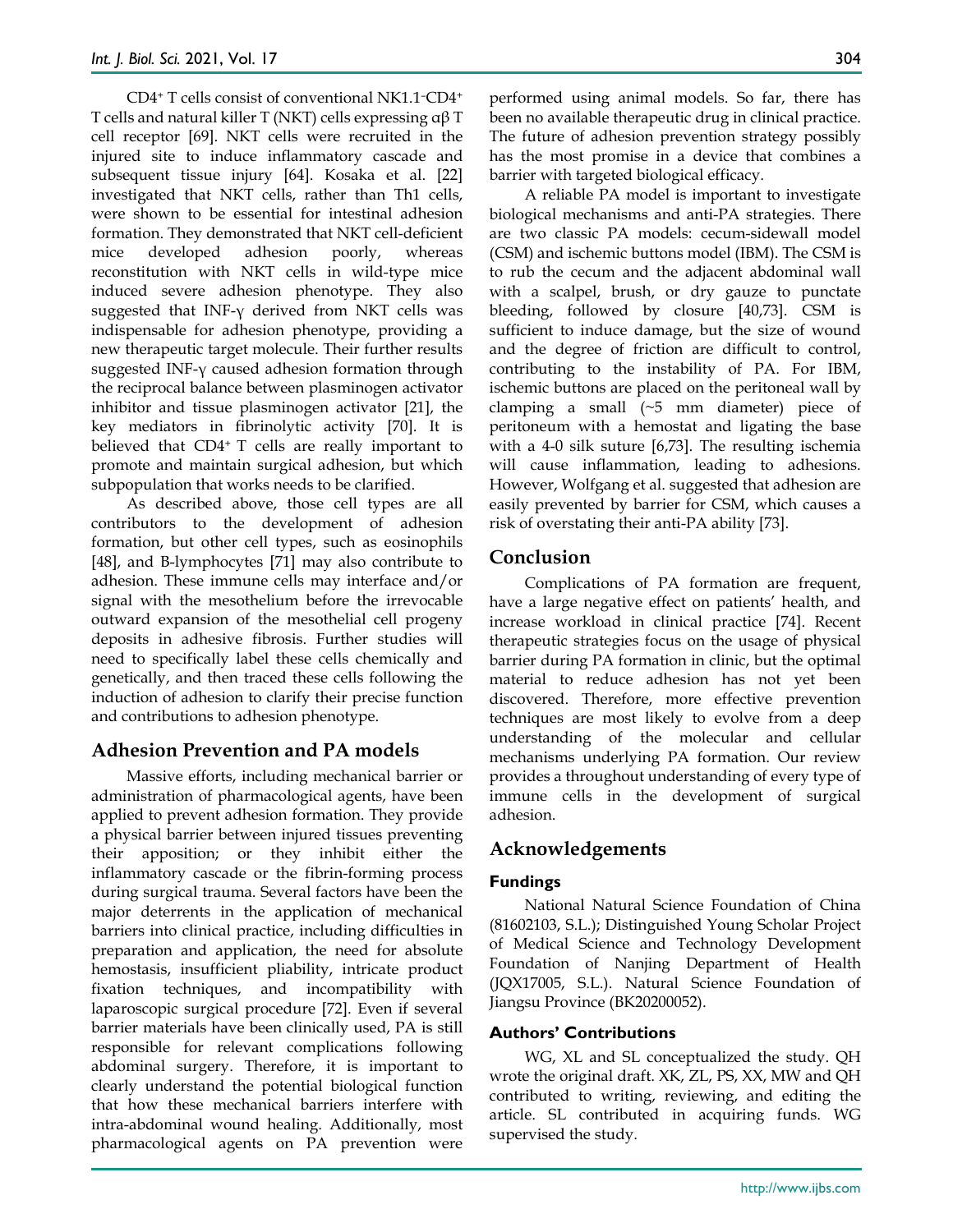# **Competing Interests**

The authors have declared that no competing interest exists.

### **References**

- 1. Stommel MWJ, Ten Broek RPG, Strik C, et al. Multicenter Observational Study of Adhesion Formation After Open-and Laparoscopic Surgery for Colorectal Cancer. Annals of surgery. 2018;267:743-8.
- 2. ten Broek RP, Strik C, Issa Y, Bleichrodt RP, van Goor H. Adhesiolysis-related morbidity in abdominal surgery. Annals of surgery 2013;258:98-106.
- 3. Deng L, Li Q, Lin G, et al. P-glycoprotein Mediates Postoperative Peritoneal Adhesion Formation by Enhancing Phosphorylation of the Chloride Channel-3. Theranostics. 2016;6:204-18.
- 4. Si M, Wang Q, Li Y, et al. Inhibition of hyperglycolysis in mesothelial cells prevents peritoneal fibrosis. Science translational medicine. 2019;11.
- Fortin CN, Saed GM, Diamond MP. Predisposing factors to post-operative adhesion development. Human reproduction update. 2015;21:536-51.
- Tsai JM, Sinha R, Seita J, et al. Surgical adhesions in mice are derived from mesothelial cells and can be targeted by antibodies against mesothelial markers. Science translational medicine. 2018;10.
- 7. Imudia AN, Kumar S, Saed GM, Diamond MP. Pathogenesis of Intra-abdominal and pelvic adhesion development. Seminars in reproductive medicine. 2008;26:289-97.
- 8. Braun KM, Diamond MP. The biology of adhesion formation in the peritoneal cavity. Seminars in pediatric surgery. 2014;23:336-43.
- 9. Ara C, Kirimlioglu H, Karabulut AB, et al. Protective effect of melatonin against oxidative stress on adhesion formation in the rat cecum and uterine horn model. Life sciences. 2005;77:1341-50.
- 10. Diamond MP. Reduction of postoperative adhesion development. Fertility and sterility. 2016;106:994-7.e1.
- Fletcher NM, Jiang ZL, Diamond MP, Abu-Soud HM, Saed GM. Hypoxia-generated superoxide induces the development of the adhesion phenotype. Free radical biology & medicine. 2008;45:530-6.
- 12. Christodoulidis G, Tsilioni I, Spyridakis ME, et al. Matrix metaloproteinase-2 and -9 serum levels as potential markers of intraperitoneal adhesions. Journal of investigative surgery : the official journal of the Academy of Surgical Research. 2013;26:134-40.
- 13. Kameda K, Matsunaga T, Abe N, et al. Correlation of oxidative stress with activity of matrix metalloproteinase in patients with coronary artery disease. Possible role for left ventricular remodelling. European heart journal. 2003;24:2180-5.
- 14. Chu DI, Lim R, Heydrick S, et al. N-acetyl-l-cysteine decreases intra-abdominal adhesion formation through the upregulation of peritoneal fibrinolytic activity and antioxidant defenses. Surgery. 2011;149:801-12.
- 15. Fletcher NM, Awonuga AO, Saed MG, Abu-Soud HM, Diamond MP, Saed GM. Lycopene, a powerful antioxidant, significantly reduces the development of the adhesion phenotype. Systems biology in reproductive medicine. 2014;60:14-20.
- Wei G, Wu Y, Gao Q, et al. Effect of Emodin on Preventing Postoperative Intra-Abdominal Adhesion Formation. Oxidative medicine and cellular longevity. 2017;2017:1740317.
- 17. Awonuga AO, Belotte J, Abuanzeh S, Fletcher NM, Diamond MP, Saed GM. Advances in the Pathogenesis of Adhesion Development: The Role of Stress. Reproductive sciences (Thousand Oaks, Calif). 2014;21:823-36.
- 18. Uyama N, Tsutsui H, Wu S, et al. Anti-interleukin-6 receptor antibody treatment ameliorates postoperative adhesion formation. Scientific reports. 2019;9:17558.
- 19. Ambler DR, Fletcher NM, Diamond MP, Saed GM. Effects of hypoxia on the expression of inflammatory markers IL-6 and TNF-a in human normal peritoneal and adhesion fibroblasts. Systems biology in reproductive medicine. 2012;58:324-9.
- 20. Wang G, Wu K, Li W, et al. Role of IL-17 and TGF-beta in peritoneal adhesion formation after surgical trauma. Wound repair and regeneration : official publication of the Wound Healing Society [and] the European Tissue Repair Society. 2014;22:631-9.
- 21. Ohashi K, Yoshimoto T, Kosaka H, et al. Interferon gamma and plasminogen activator inhibitor 1 regulate adhesion formation after partial hepatectomy. The British journal of surgery. 2014;101:398-407.
- 22. Kosaka H, Yoshimoto T, Yoshimoto T, Fujimoto J, Nakanishi K. Interferon-gamma is a therapeutic target molecule for prevention of postoperative adhesion formation. Nature medicine 2008;14:437-41.
- 23. Koninckx PR, Gomel V, Ussia A, Adamyan L. Role of the peritoneal cavity in the prevention of postoperative adhesions, pain, and fatigue. Fertility and sterility. 2016;106:998-1010.
- 24. Hellebrekers BW, Kooistra T. Pathogenesis of postoperative adhesion formation. The British journal of surgery. 2011;98:1503-16.
- 25. Haslinger B, Kleemann R, Toet KH, Kooistra T. Simvastatin suppresses tissue factor expression and increases fibrinolytic activity in tumor necrosis factor-alpha-activated human peritoneal mesothelial cells. Kidney international. 2003;63:2065-74.
- 26. Fischer A, Koopmans T, Ramesh P, et al. Post-surgical adhesions are triggered by calcium-dependent membrane bridges between mesothelial surfaces. Nature communications. 2020;11:3068.
- 27. Yanez-Mo M, Lara-Pezzi E, Selgas R, et al. Peritoneal dialysis and epithelial-to-mesenchymal transition of mesothelial cells. The New England journal of medicine. 2003;348:403-13.
- 28. Aroeira LS, Aguilera A, Sanchez-Tomero JA, et al. Epithelial to mesenchymal transition and peritoneal membrane failure in peritoneal dialysis patients: pathologic significance and potential therapeutic interventions. Journal of the American Society of Nephrology : JASN. 2007;18:2004-13.
- 29. Sandoval P, Jimenez-Heffernan JA, Guerra-Azcona G, et al. Mesothelial-to-mesenchymal transition in the pathogenesis of post-surgical peritoneal adhesions. The Journal of pathology. 2016;239:48-59.
- 30. Karki S, Surolia R, Hock TD, et al. Wilms' tumor 1 (Wt1) regulates pleural mesothelial cell plasticity and transition into myofibroblasts in idiopathic pulmonary fibrosis. FASEB journal : official publication of the Federation of American Societies for Experimental Biology. 2014;28:1122-31.
- 31. Perez-Lozano ML, Sandoval P, Rynne-Vidal A, et al. Functional relevance of the switch of VEGF receptors/co-receptors during peritoneal dialysis-induced mesothelial to mesenchymal transition. PloS one. 2013;8:e60776.
- 32. Loureiro J, Aguilera A, Selgas R, et al. Blocking TGF-beta1 protects the peritoneal membrane from dialysate-induced damage. Journal of the American Society of Nephrology : JASN. 2011;22:1682-95.
- 33. Loureiro J, Sandoval P, del Peso G, et al. Tamoxifen ameliorates peritoneal membrane damage by blocking mesothelial to mesenchymal transition in peritoneal dialysis. PloS one. 2013;8:e61165.
- 34. Strippoli R, Sandoval P, Moreno-Vicente R, et al. Caveolin1 and YAP drive mechanically induced mesothelial to mesenchymal transition and fibrosis. Cell death & disease. 2020;11:647.
- Wang HH, Lee TY, Lin CY. Integrins mediate adherence and migration of T lymphocytes on human peritoneal mesothelial cells. Kidney international. 2008;74:808-16.
- 36. Kitamura S, Horimoto N, Tsuji K, et al. The selection of peritoneal mesothelial cells is important for cell therapy to prevent peritoneal fibrosis. Tissue engineering Part A. 2014;20:529-39.
- 37. Shaw TJ, Zhang XY, Huo Z, et al. Human Peritoneal Mesothelial Cells Display Phagocytic and Antigen-Presenting Functions to Contribute to Intraperitoneal Immunity. International journal of gynecological cancer : official journal of the International Gynecological Cancer Society. 2016;26:833-8.
- 38. van der Wal JB, Jeekel J. Biology of the peritoneum in normal homeostasis and after surgical trauma. Colorectal disease : the official journal of the Association of Coloproctology of Great Britain and Ireland. 2007;9 Suppl 2:9-13.
- 39. Ward BC, Panitch A. Abdominal adhesions: current and novel therapies. The Journal of surgical research. 2011;165:91-111.
- 40. Tang J, Xiang Z, Bernards MT, Chen S. Peritoneal adhesions: Occurrence, prevention and experimental models. Acta biomaterialia 2020;116:84-104.
- 41. Foster DS, Marshall CD, Gulati GS, et al. Elucidating the fundamental fibrotic processes driving abdominal adhesion formation. Nature communications. 2020;11:4061.
- 42. Vural B, Canturk NZ, Esen N, et al. The role of neutrophils in the formation of peritoneal adhesions. Human reproduction (Oxford, England). 1999;14:49-54.
- 43. Jallouli M, Hakim A, Znazen A, et al. [The role of neutrophils in the formation of peritoneal adhesions]. La Tunisie medicale. 2012;90:730-4.
- 44. ten Raa S, van den Tol MP, Sluiter W, Hofland LJ, van Eijck CH, Jeekel H. The role of neutrophils and oxygen free radicals in post-operative adhesions. The Journal of surgical research. 2006;136:45-52.
- 45. Gorvy DA, Herrick SE, Shah M, Ferguson MW. Experimental manipulation of transforming growth factor-beta isoforms significantly affects adhesion formation in a murine surgical model. The American journal of pathology. 2005;167:1005-19.
- 46. Tsai JM, Shoham M, Fernhoff NB, et al. Neutrophil and monocyte kinetics play critical roles in mouse peritoneal adhesion formation. Blood advances. 2019;3:2713-21.
- 47. Haney AF. Identification of macrophages at the site of peritoneal injury: evidence supporting a direct role for peritoneal macrophages in healing injured peritoneum. Fertility and sterility. 2000;73:988-95.
- 48. Hermanowicz A, Debek W, Oksiuta M, Matuszczak E, Dzienis-Koronkiewicz E, Chyczewski L. Peritoneal cell response during adhesion formation. Journal of investigative surgery : the official journal of the Academy of Surgical Research 2010;23:267-72.
- 49. Burnett SH, Beus BJ, Avdiushko R, Qualls J, Kaplan AM, Cohen DA. Development of peritoneal adhesions in macrophage depleted mice. The Journal of surgical research. 2006;131:296-301.
- 50. Ar'Rajab A, Dawidson I, Sentementes J, Sikes P, Harris R, Mileski W. Enhancement of peritoneal macrophages reduces postoperative peritoneal adhesion formation. The Journal of surgical research. 1995;58:307-12.
- 51. Beck-Schimmer B, Schwendener R, Pasch T, Reyes L, Booy C, Schimmer RC. Alveolar macrophages regulate neutrophil recruitment in endotoxin-induced lung injury. Respiratory research. 2005;6:61.
- 52. Sindrilaru A, Scharffetter-Kochanek K. Disclosure of the Culprits: Macrophages-Versatile Regulators of Wound Healing. Advances in wound care. 2013;2:357-68.
- 53. Kou PM, Babensee JE. Macrophage and dendritic cell phenotypic diversity in the context of biomaterials. Journal of biomedical materials research Part A. 2011;96:239-60.